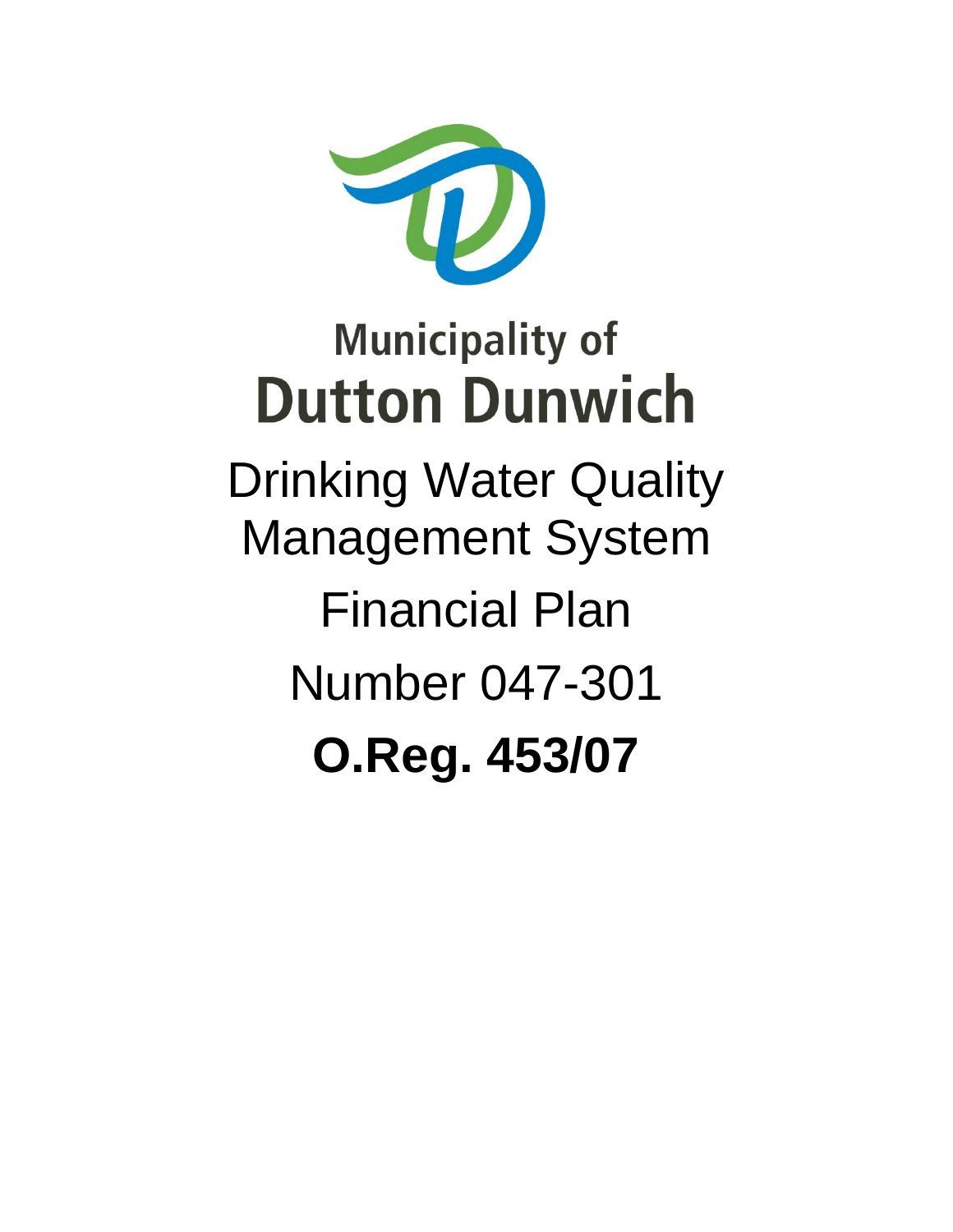

## **TABLE OF CONTENTS**

<span id="page-1-0"></span>

| S:\CENTRAL FILING INDEX & RETENTION BY-LAW\F - Finance and Accounting\<br>F05 Budgets and Estimates\Water Financial Plan\Water Financial Plan September 9, 2020 | $Page$ 2 |
|-----------------------------------------------------------------------------------------------------------------------------------------------------------------|----------|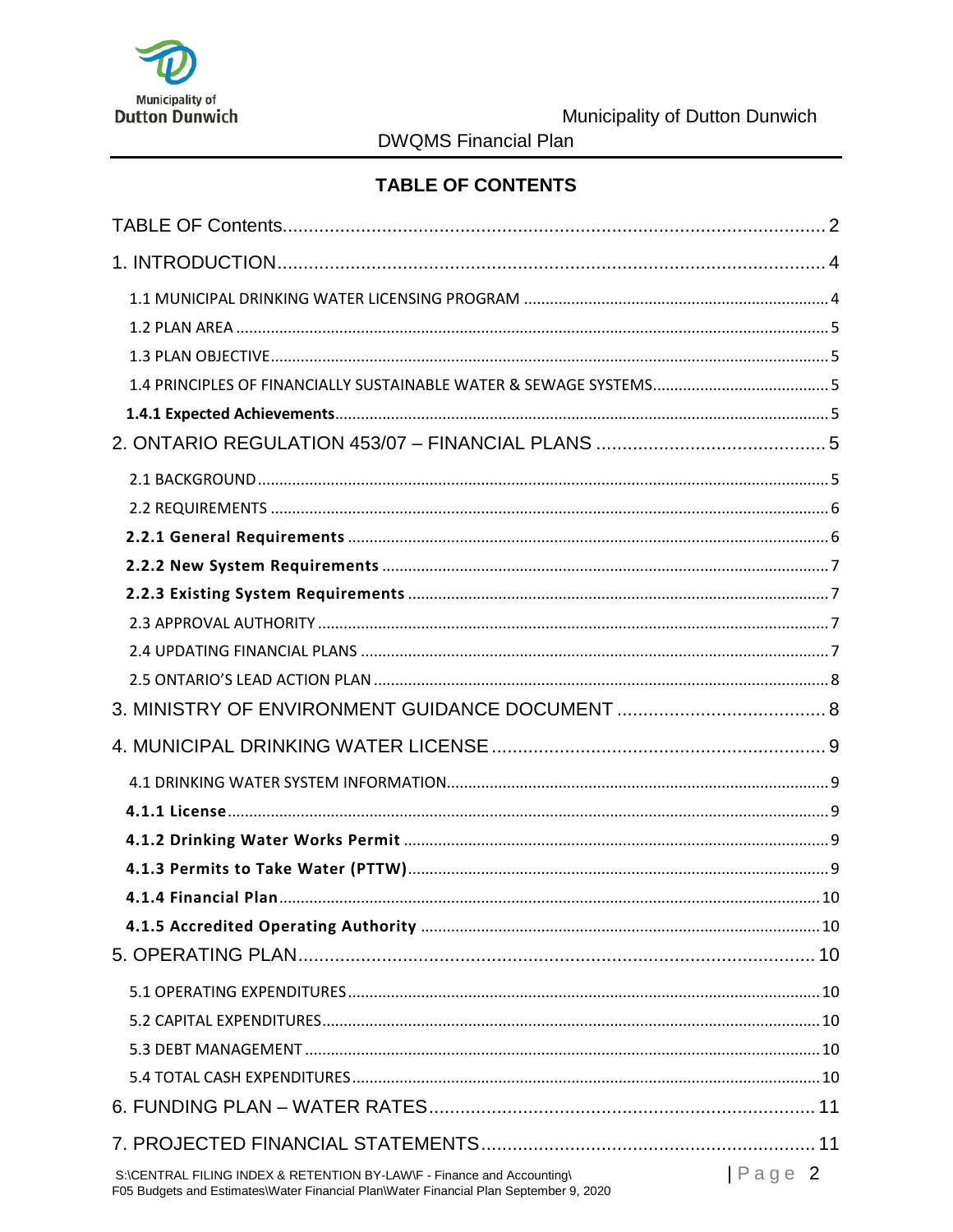

DWQMS Financial Plan

| Schedule 4 - Effect on Average Quarterly Water Invoice 2015-2021 - Unaudited 14 |  |
|---------------------------------------------------------------------------------|--|
|                                                                                 |  |
|                                                                                 |  |
|                                                                                 |  |
|                                                                                 |  |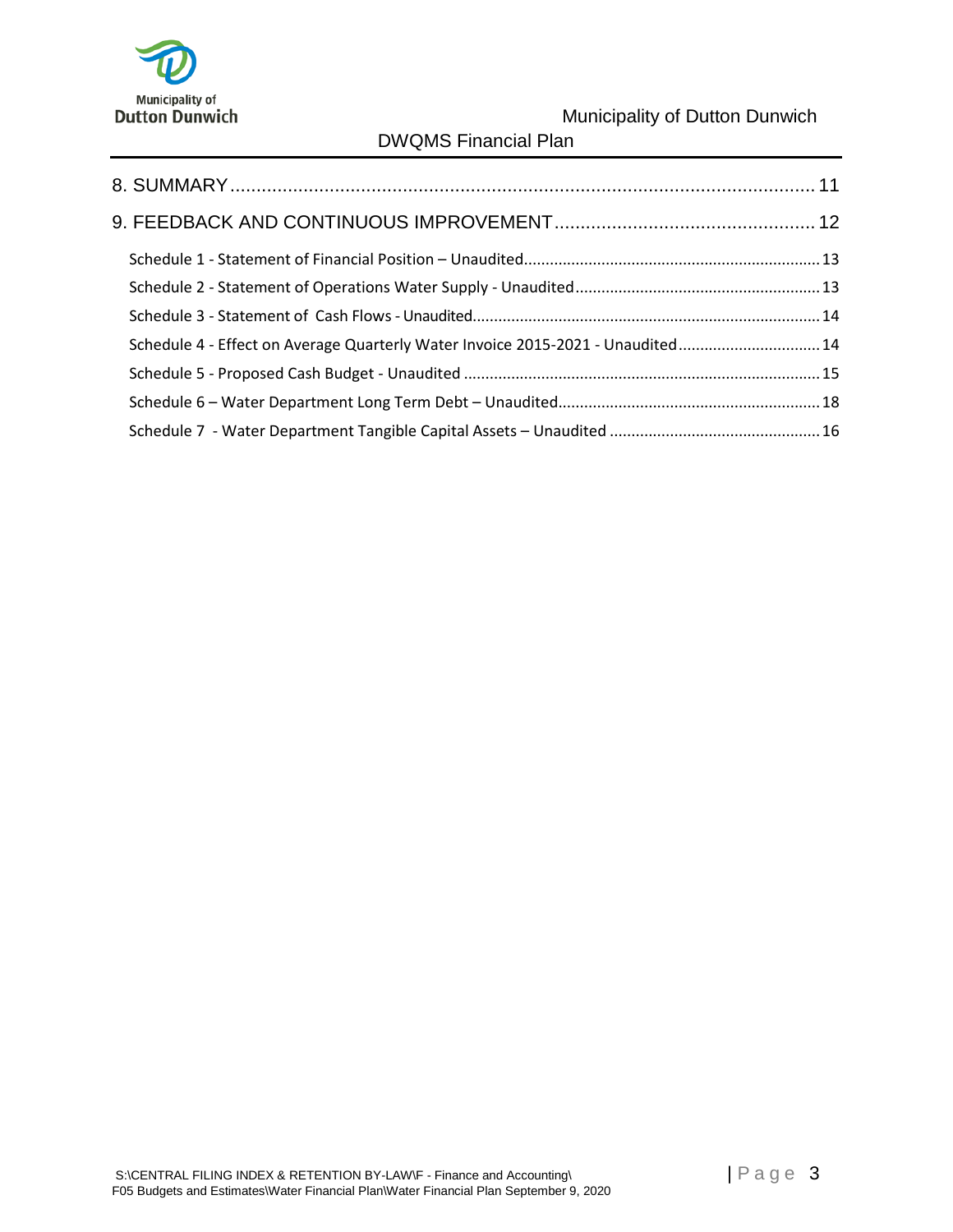

#### <span id="page-3-0"></span>**1. INTRODUCTION**

In 2007, as part of the Municipal Drinking Water Licensing Program, the Ministry of Environment (MOE) released Ontario Regulation 453/07 (O.Reg. 453/07) that requires the preparation of a Financial Plan for all municipal drinking water systems. The information contained within this document is intended to act as a guide for Council and staff in establishing water rates and associated water system infrastructure capital and operating budgets. This document will continue to be regularly reviewed and updated and be used to prepare this Financial Plan required as part of the Municipal Drinking Water Licensing Program.

## <span id="page-3-1"></span>*1.1 MUNICIPAL DRINKING WATER LICENSING PROGRAM*

As a result of Justice Dennis O'Connor's Report of the Walkerton Inquiry, and the passing of Ontario's Safe Drinking Water Act, 2002 (SDWA), the Province has introduced and is implementing a new Municipal Drinking Water Licensing Program. In order to be issued a license, the Ministry has established the following licensing requirements:

- (1) A Drinking Water Works Permit (DWWP)
	- A permit to establish or alter a drinking water system.
	- A DWWP together with a license will replace the certificates of approval.
- (2) An Accepted Operational Plan
	- The Operational Plan is based on the Drinking Water Quality Management Standard (DWQMS).
	- The Operational Plan will document an Operating Authority's Quality Management System (QMS).
- (3) Accreditation of the Operating Authority
	- A third-party audit of an Operating Authority's Quality Management System (QMS) will be the basis for accreditation.
- (4) A Financial Plan
	- As required under the Financial Plans Regulation, O.Reg. 453/07.
- (5) A Permit to take Water (PTTW) A valid PTTW is required to be in place.
- <span id="page-3-2"></span>(6) Director Satisfaction
	- Before a license is issued, the Director appointed under the Safe Drinking Water Act, 2002 (SDWA) must be satisfied that the system will be operated in accordance with the requirements under the SDWA and the proposed conditions of the license.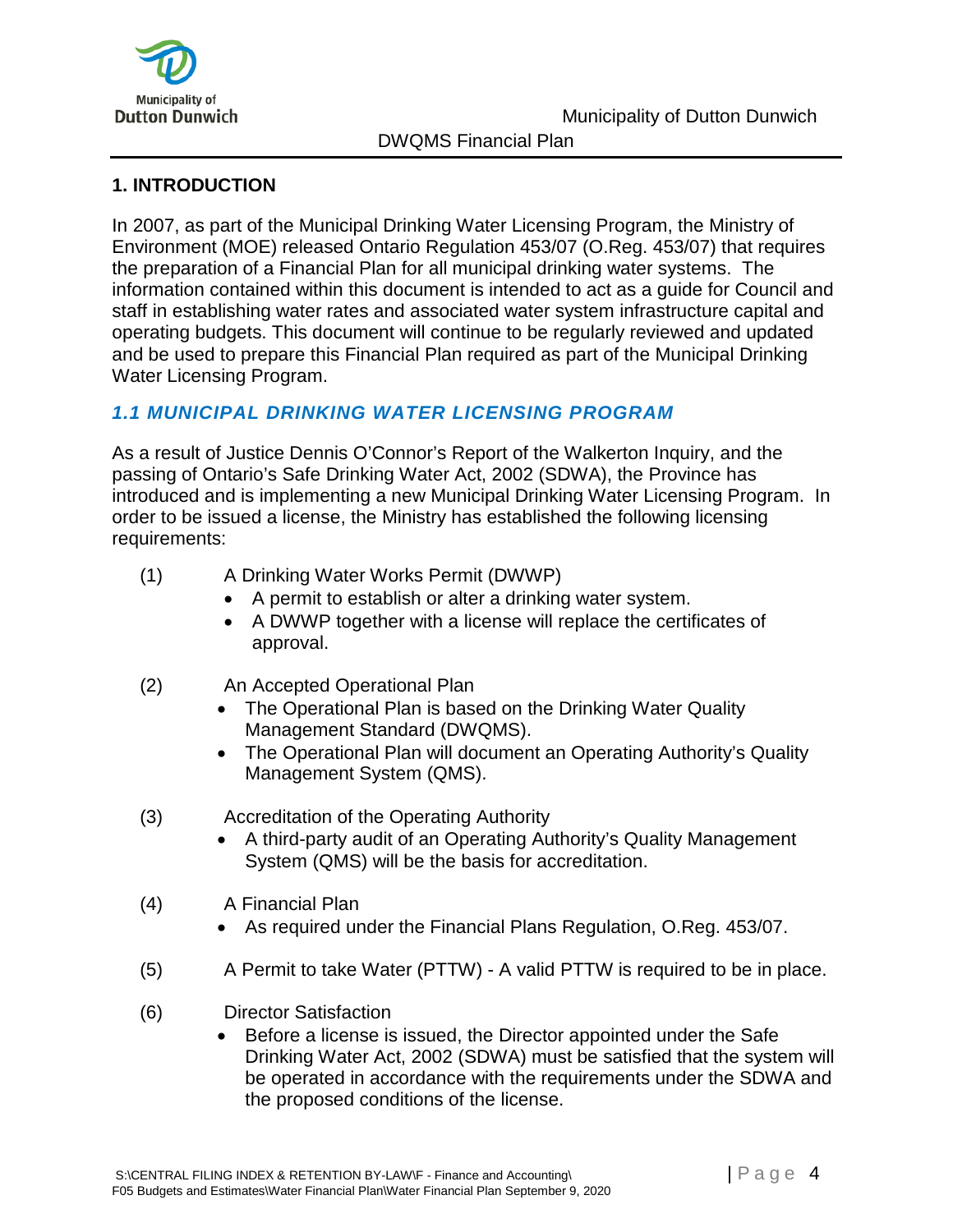

DWQMS Financial Plan

## *1.2 PLAN AREA*

The Corporation of the Municipality of Dutton Dunwich is the Owner and Operating Authority of the drinking water system which services approximately 1567 properties, including industrial, commercial and institutional establishments.

The drinking water system is comprised of a distribution system which includes:

- 252.56 km of distribution plastic watermain
- 136 fire hydrants
- 1567 Approximate Service connections
- 21 air release chambers
- 19 drain valve chambers
- 26 blow offs
- 4 meter chambers

#### <span id="page-4-0"></span>*1.3 PLAN OBJECTIVE*

As the Owner and Operating Authority, the Corporation of the Municipality of Dutton Dunwich must prepare a Financial Plan for the Municipal Drinking Water System in order to meet the requirements of the municipal drinking water license. The Financial Plan must be updated at a minimum of every five years, but it is recommended that it be updated more frequently to reflect changes in operations, economic climate, financing costs, consumption and pricing.

#### <span id="page-4-1"></span>*1.4 PRINCIPLES OF FINANCIALLY SUSTAINABLE WATER & SEWAGE SYSTEMS*

Achieving financial sustainability in Ontario's municipal water and wastewater sector is a long-term provincial goal. The overall guiding principle in the development of this Financial Plan is to ensure that both current operating needs and longer term infrastructure renewal planning is addressed.

#### <span id="page-4-2"></span>*1.4.1 Expected Achievements*

Through the process of developing this Financial Plan, the Operating Authority, being the Municipality of Dutton Dunwich, set out to achieve the following:

- Financial viability;
- Provide safe drinking water;
- Enable the long-term plan for capital renewal to be realized;
- Achieve full cost recovery over the long-term; and
- Maintain current service levels.

#### <span id="page-4-3"></span>**2. ONTARIO REGULATION 453/07 – FINANCIAL PLANS**

#### <span id="page-4-4"></span>*2.1 BACKGROUND*

On August 14, 2007, the Ontario Ministry of the Environment (MOE) filed Ontario Regulation 453/07 (O.Reg. 453/07), the Financial Plans Regulation, under the Safe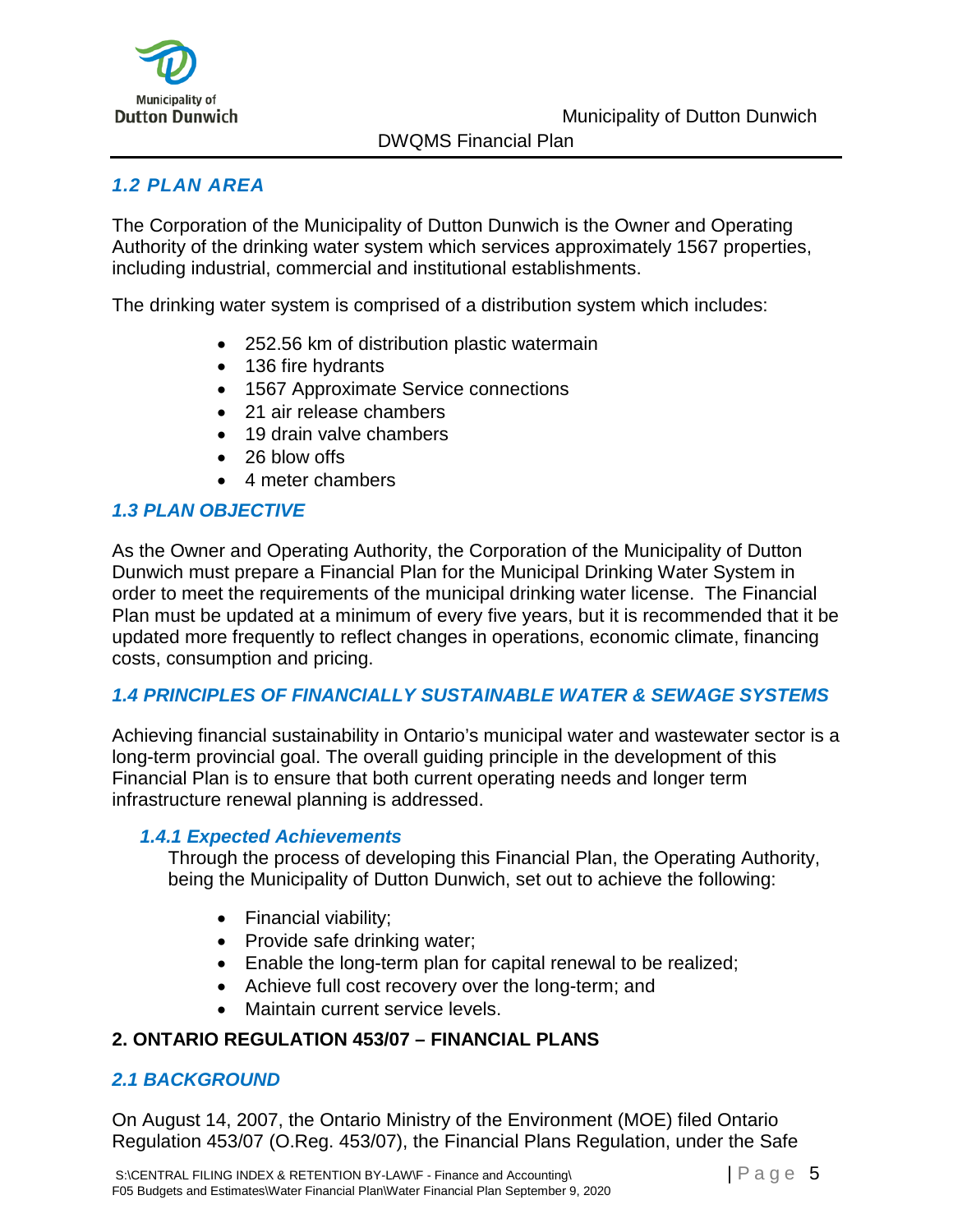

DWQMS Financial Plan

Drinking Water Act (SDWA). This new regulation requires holders of a Drinking Water License to develop and implement a comprehensive Financial Plan that addresses longterm capital and operating costs for the municipal drinking water system over a set time frame.

Following the May 2000 contaminated water tragedy in Walkerton, Justice Dennis O'Connor released his Report of the Walkerton Inquiry, which set out strategies for preventing such a tragedy from reoccurring. In addition to the many recommendations made, including a recommendation that the provincial government require all owners of municipal water systems to obtain a license for the operation of their drinking water systems, Justice O'Connor further recommended that the municipal owners be required to submit a Financial Plan as a condition of obtaining this license.

Justice O'Connor explained that proper financial planning is a necessary component of providing safe drinking water because it helps to ensure that drinking water systems become self-financing and sustainable, and thus helps to ensure that systems have adequate funds to finance both ongoing operations costs, infrastructure repairs and upgrades as required. According to Justice O'Connor, sustainable financial planning entails two components: (1) a "full-cost accounting" of the water system, including the long-term infrastructure needs to determine the true cost of providing safe water; and (2) a "full-cost recovery" plan to determine how the municipality will raise the funds necessary to cover the full costs.

# <span id="page-5-0"></span>**2.2 REQUIREMENTS**

The key points of Ontario Regulation (O.Reg.) 453/07, the Financial Plan Regulation, are described in the following subsections:

## <span id="page-5-1"></span>**2.2.1 General Requirements**

The following general requirements apply to both new and existing systems:

- The Financial Plan must include a statement that the financial impacts of the drinking water system have been considered;
- The Financial Plan shall be for a period of at least six years;
- The Financial Plan must be made available on request and without charge to members of the public that are served by the water system;
- The Financial Plan must be published on the internet, but only if the Owner maintains an internet website;
- The Owner must provide notice to the public of the availability of the Financial Plan in a manner that the Owner deems fit to bring the notice to the attention of the members of the public that are served by the water system;
- The Financial Plan must be approved by a council resolution that indicates that the drinking water system is financially viable. A copy of the Financial Plan, along with the resolution must be submitted to the Ministry of Municipal Affairs and Housing (MMAH); and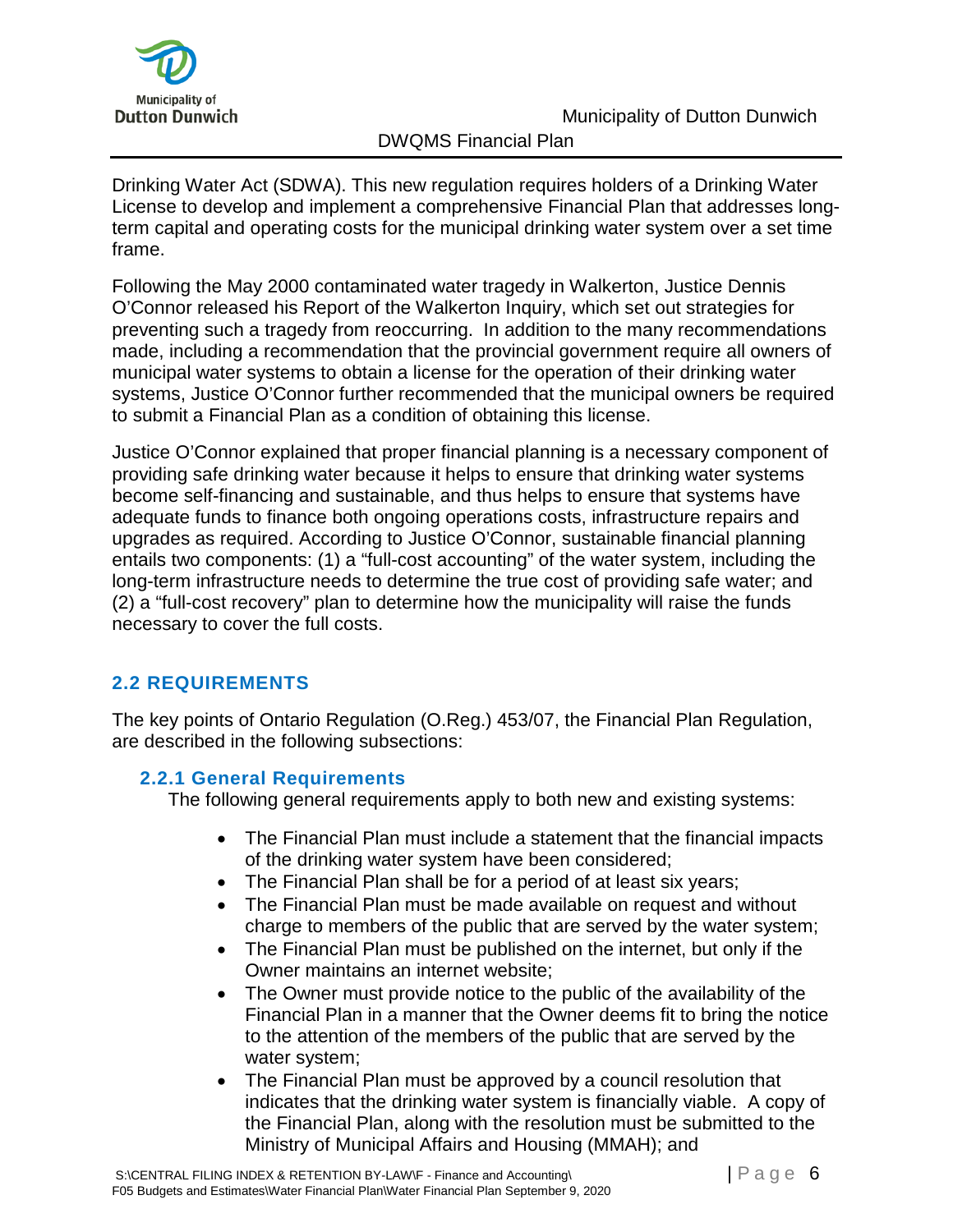

• The Financial Plan should be updated and approved prior to applying for a license renewal (i.e. every five years). However, the Regulation does not prevent the Plan from being amended more regularly.

## <span id="page-6-0"></span>**2.2.2 New System Requirements**

In addition to the general requirements, each Financial Plan is required to document projected financial operating expenditures for each fiscal year that the plan is in effect. This information must be itemized by:

- Total revenues (water rates, user charges and other revenues);
- Total expenses (amortization expenses, interest expenses and other expenses); and
- Annual and accumulated surplus or deficit.

## <span id="page-6-1"></span>**2.2.3 Existing System Requirements**

For existing supply and distribution systems the Financial Plan must also include:

- Details of the system's projected financial position for each fiscal year, itemized by total financial assets, total liabilities, net debt, non-financial assets (tangible capital assets, tangible capital assets under construction, inventories of supplies, and prepaid expenses), changes in tangible capital assets (additions, donations, write downs, and disposals);
- Details of the system's projected cash flow; and
- Financial information relating to the replacement of lead service connections.

## <span id="page-6-2"></span>*2.3 APPROVAL AUTHORITY*

Ontario Regulation 453/07 requires that the Financial Plan be formally approved by the Owner of the municipal drinking water system. In our situation, a resolution approving the proposed Financial Plan by Municipal Council is required. This resolution shall state that the drinking water system is financially sustainable.

The regulation does not require Financial Plans to be approved by the Province; however, the Owner is required to submit a copy of the Financial Plan to the Ministry of Municipal Affairs and Housing (MMAH) for their records.

In addition, all Financial Plans must be made available to members of the public serviced by the drinking water system, as requested, at no charge. The Owner of the systems must also publish the Financial Plans on the internet, but only if the Owner maintains an internet website.

## <span id="page-6-3"></span>*2.4 UPDATING FINANCIAL PLANS*

Owner of drinking water systems are required to update their Financial Plans prior to any renewal application of their license (i.e. every five years), and to provide a copy to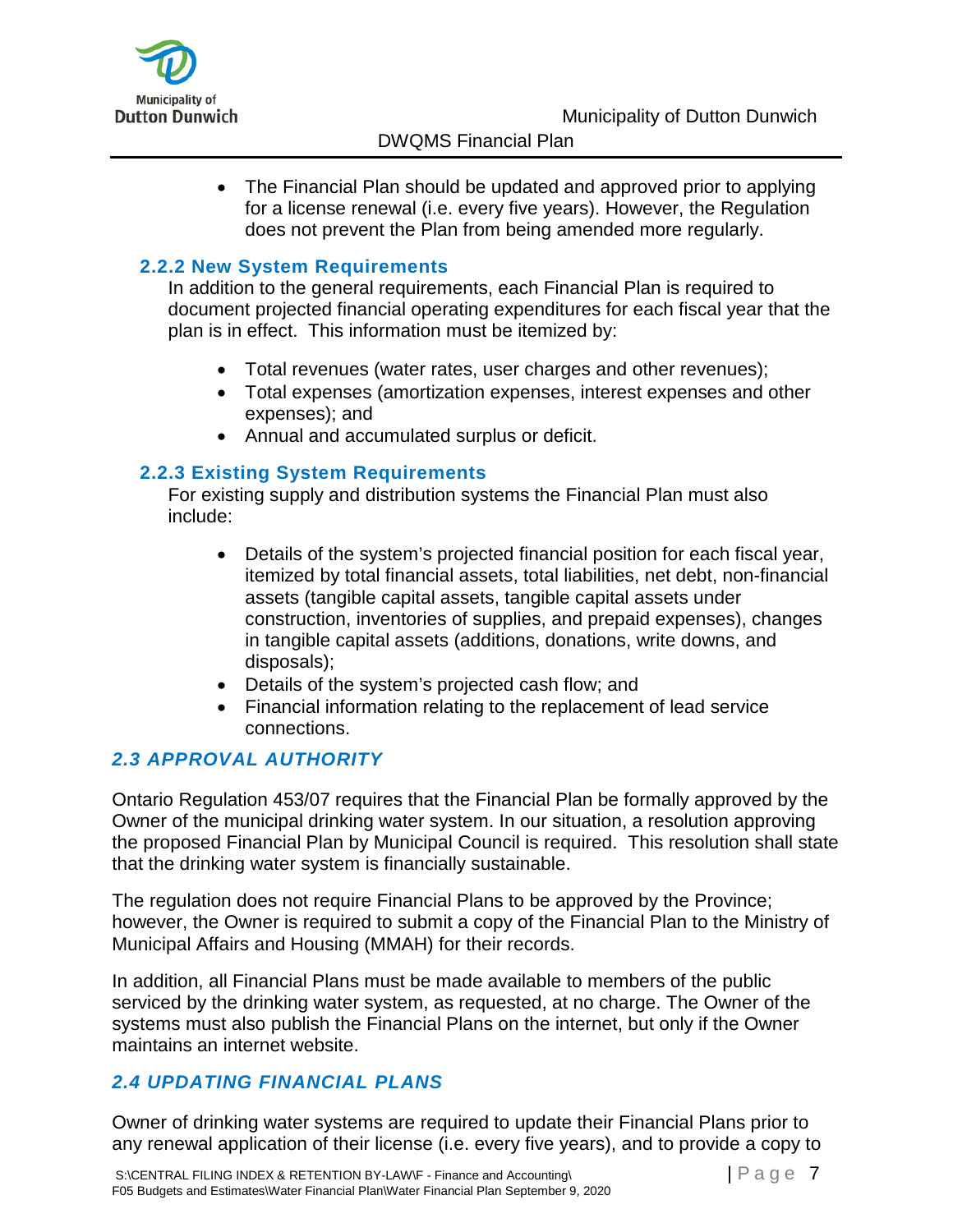

the Ministry of Municipal Affairs and Housing (MMAH). Notwithstanding the renewal timelines, Owners are encouraged to update their Financial Plans more frequently when substantial changes in process or operating procedure occur.

## <span id="page-7-0"></span>*2.5 ONTARIO'S LEAD ACTION PLAN*

Ontario Regulation 453/07 also contains requirements for municipalities to include in their Financial Plans the costs associated with replacing lead service pipes that are part of the drinking-water system. It is estimated that 95% of lead pipes in the older parts of Dutton have been replaced. It is expected that the remaining lead pipes will be replaced over the next several years through operational expenditures as they are identified.

## <span id="page-7-1"></span>**3. MINISTRY OF ENVIRONMENT GUIDANCE DOCUMENT**

The Ministry of the Environment (MOE), in cooperation with the Ministry of Public Infrastructure and the Ministry of Municipal Affairs and Housing, developed a guidance document entitled "Toward Financially Sustainable Drinking Water and Wastewater Systems" in August 2007, to assist municipalities in preparing the Financial Plan. This document applies to wastewater systems as well; however, a Financial Plan for a wastewater system is only encouraged and not mandatory.

The intent of the guideline is to assist municipalities in meeting their regulatory obligations (i.e., preparation of the Financial Plan) as well as provide broad practical advice regarding financial planning for both drinking water and wastewater services by providing guidance on sustainable financial planning (i.e., long-term capital planning, asset management, accounting practices and financial plan development).

The guideline makes it clear that the intent of the new Financial Plans Regulation is to be flexible and adaptive to meet local applications. MOE acknowledges that Ontario municipalities each have different circumstances, different approaches to finances, and different starting points for their financial planning. Therefore, the province is taking a flexible locally-driven and gradual approach to financial planning that can be tailored to meet local needs.

The guideline set out nine principles to help develop this Financial Plan:

- (1) Ongoing public engagement and transparency can build support for, and confidence in the Financial Plans and their corresponding system(s).
- (2) An integrated approach to planning among water, wastewater and stormwater systems is encouraged considering the inherent relationship among these systems.
- (3) Revenues collected for the provision of water and wastewater services should ultimately be used to meet the needs of those services.
- (4) Life-cycle planning with mid-course corrections is preferable to short-term planning or no planning at all.
- (5) An asset management plan is key input to the development of a Financial Plan.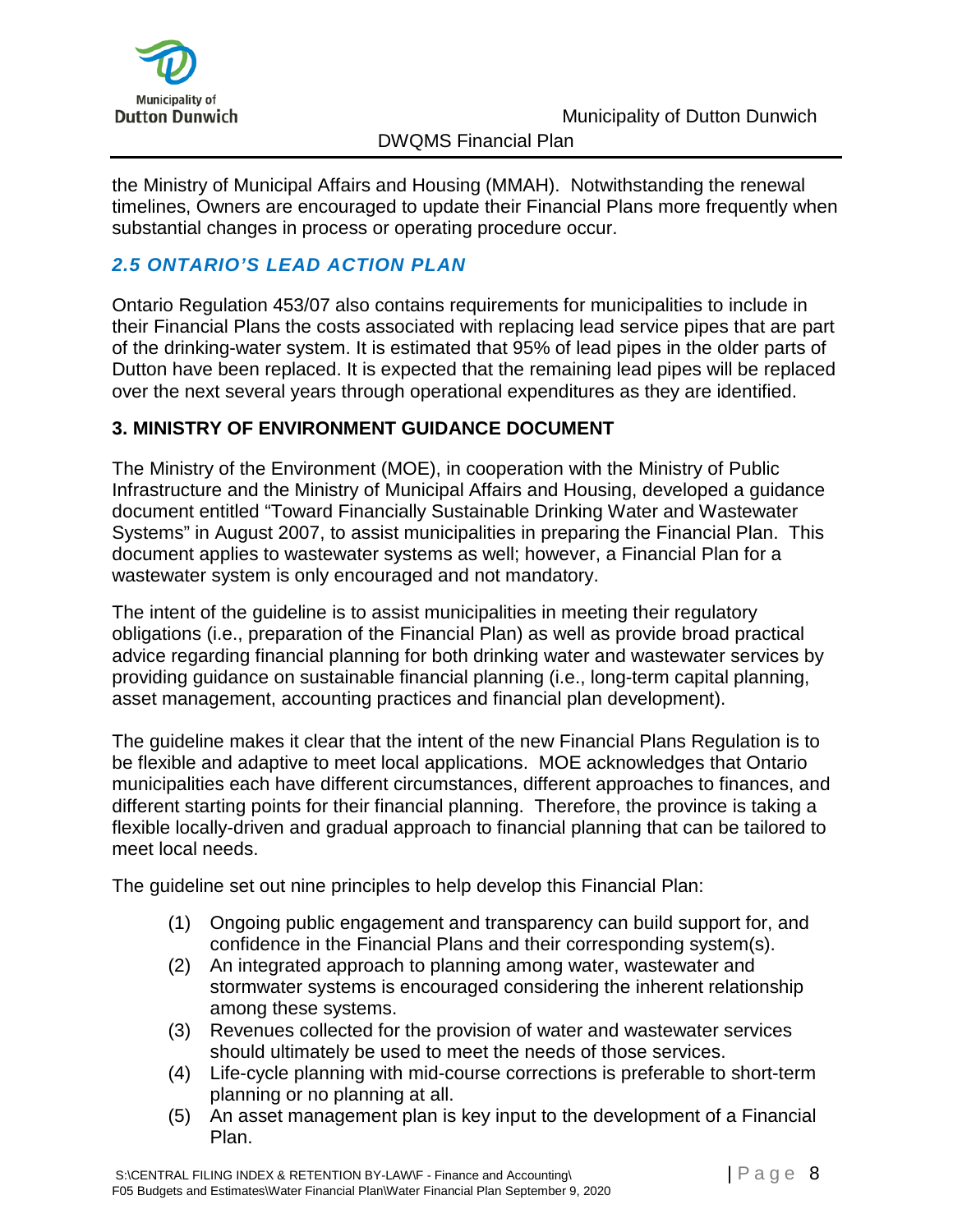

- (6) A sustainable level of revenue allows for reliable service that meets or exceeds environmental protection standards, while ensuring sufficient resources for future rehabilitation and replacement needs.
- (7) Ensuring users pay for the services they are provided with leads to equitable outcomes and can improve conservation. In general, metering and the use of rates can help ensure users pay for services received.
- (8) Financial Plans are documents that require continuous updates and improvement. Improved planning for the future can be achieved by comparing the accuracy of financial projections with actual results.
- (9) Financial Plans can benefit from the close collaboration of various groups, including engineers, accountants, auditors, water department staff, and municipal council.

#### <span id="page-8-0"></span>**4. MUNICIPAL DRINKING WATER LICENSE**

#### <span id="page-8-1"></span>*4.1 DRINKING WATER SYSTEM INFORMATION*

System Owner: Corporation of the Municipality of Dutton Dunwich License Number: 047-101 – Issue Number 2 Drinking Water System Name: Dutton Dunwich Distribution System

#### <span id="page-8-2"></span>**4.1.1 License**

License Issue Date: January 19, 2016 License Expiry Date: January 19, 2021 Application for License Renewal Date: July 19, 2020

#### <span id="page-8-3"></span>**4.1.2 Drinking Water Works Permit**

System Owner: Corporation of the Municipality of Dutton Dunwich Permit Number: 047-201 – Issue Number 3 Drinking Water System Name: Dutton Dunwich Distribution System

The Dutton Dunwich Distribution System was issued permit number 047-201 – Issue Number 3 January 19, 2016.

#### <span id="page-8-4"></span>**4.1.3 Permits to Take Water (PTTW)**

Not applicable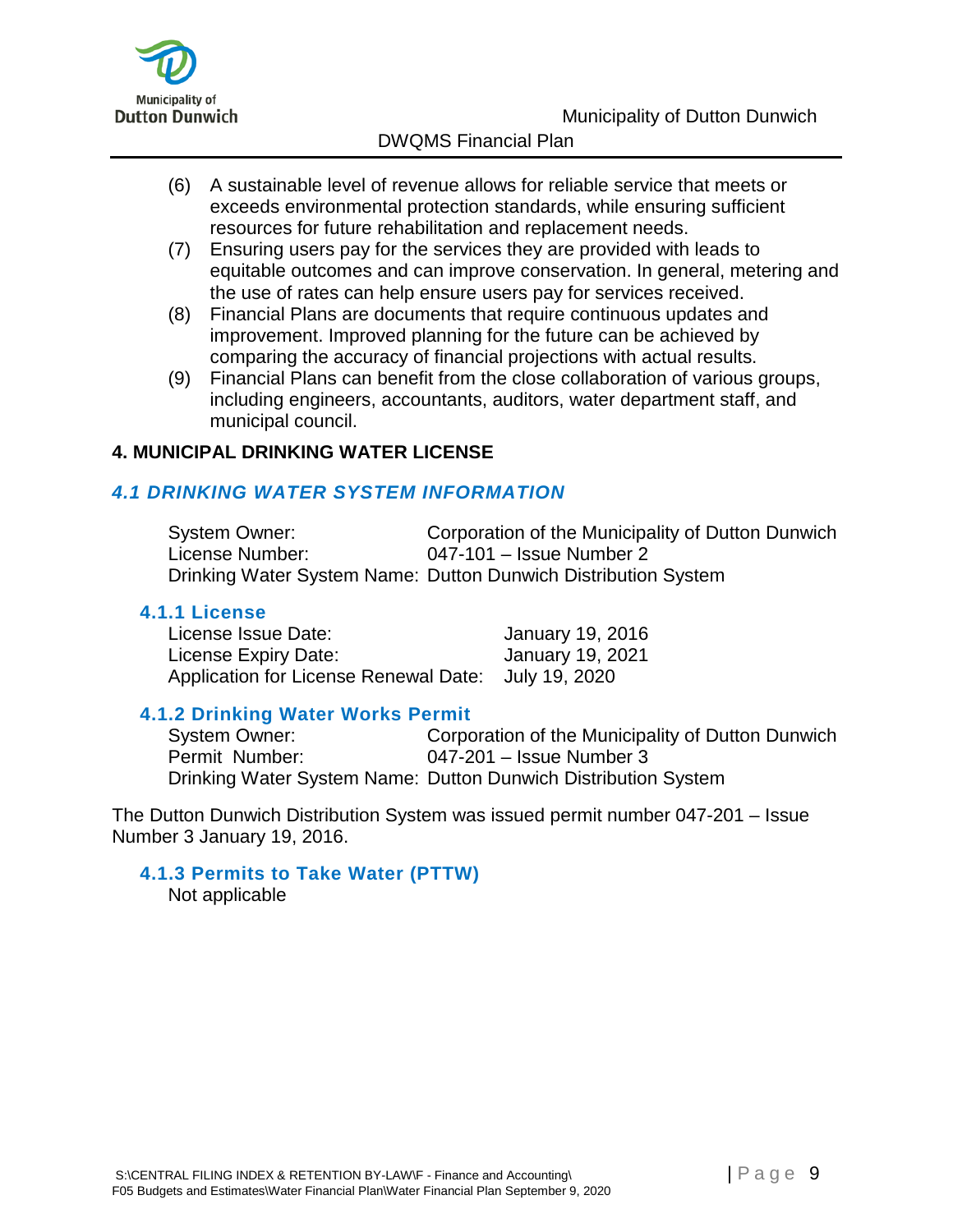

#### <span id="page-9-0"></span>**4.1.4 Financial Plan**

This document has been prepared to meet the requirements of O.Reg. 453/07, it is understood that upon approval, the Financial Plan Number shall be appointed, based on the Financial Plan being developed for this drinking water system, shall be 047-301.

#### <span id="page-9-1"></span>**4.1.5 Accredited Operating Authority**

The Municipality of Dutton Dunwich is the accredited Operating Authority for Dutton Dunwich Distribution System. The Municipality of Dutton Dunwich is committed to providing safe drinking water in the short-term and long-term. The Municipality's Operational Plan includes its day to day operations maintaining and administering the drinking water system.

#### <span id="page-9-2"></span>**5. OPERATING PLAN**

## <span id="page-9-3"></span>*5.1 OPERATING EXPENDITURES*

Operating expenses can be generally defined as recurring expenses associated with providing a service. They are straightforward and are typically expenses that need to be made to keep the operation running on a day to day basis. In general, operating expenses are easily identifiable, measurable, and can be readily verified (or audited) as they are based on actual cash expenses and liabilities. As this plan extends over many fiscal years, operating expenditures must be projected based on estimation of service costs over time.

The following parameters are considered in estimating future expenditures:

- Future customer demands
- Projected repair and maintenance costs

## <span id="page-9-4"></span>*5.2 CAPITAL EXPENDITURES*

The Dutton Dunwich Distribution System for the Municipality of Dutton Dunwich provides safe drinking water to the Municipality of Dutton Dunwich's residential, industrial, and commercial customers. Council is committed to continual improvement and upgrading of infrastructure.

#### <span id="page-9-5"></span>*5.3 DEBT MANAGEMENT*

At this time the Municipality of Dutton Dunwich carries \$1,248,222 of debt regarding the Dutton Dunwich Distribution System.

## <span id="page-9-6"></span>*5.4 TOTAL CASH EXPENDITURES*

The Municipality of Dutton Dunwich's cash expenditures include operating and capital expenses.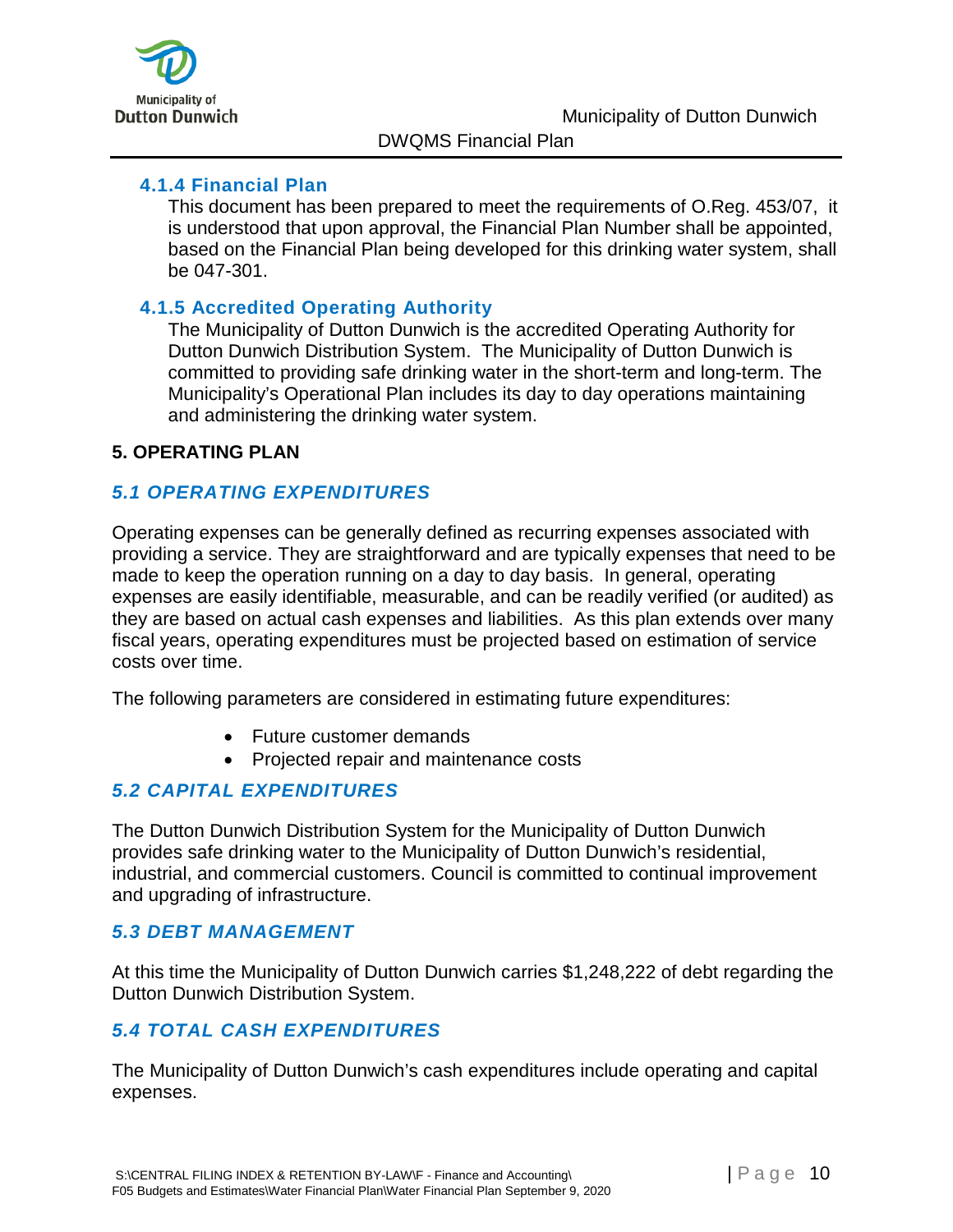

## <span id="page-10-0"></span>**6. FUNDING PLAN – WATER RATES**

Water rates are reviewed and set annually as part of the budget process. All costs associated with the operations of the Water system are paid for through water rates on a user pay basis. The Municipality of Dutton Dunwich currently charges \$54.00 as a flat charge per quarter and \$2.19/cubic meter for water consumption. Any surplus received on a yearly basis is deposited into a water reserve for future capital expenses.

## <span id="page-10-1"></span>**7. PROJECTED FINANCIAL STATEMENTS**

The following three unaudited schedules for Municipality of Dutton Dunwich Water Supply System provide the information required by Ontario regulation 453/07:

- I. Schedule 1 is Municipality of Dutton Dunwich 's Statement of Financial Position which identifies the financial assets, liabilities, net debt and non-financial assets;
- II. Schedule 2 is the Statement of Operations which provides water revenue, expenses, annual surplus or deficit and accumulated surplus or deficit; and
- III. Schedule 3 is the Statement of Cash Flow which provides cash provided by operating transactions, cash applied to capital transactions, cash provided by investing transactions, cash applied to financing transactions and cash equivalents (beginning and end of year).
- IV. Schedule 4 shows the effects of the prepared rate increases on an average household who uses 72m<sup>3</sup> of water per quarter.
- V. Schedule 5 is the Water Operation Budget for the period shown in detail.
- VI. Schedule 6 shows the Long-Term Water Debt of the Municipality as well as any new debt planned.
- VII. Schedule 7 shows the breakdown of the Water Department assets, depreciation, and net book value.

Although great effort has been made to present accurate financial projections, based upon data available at the time, a Financial Plan is a dynamic document and should be updated and re-evaluated on an ongoing basis. As such the 2020 Water Financial Plan should be considered a work-in-progress. Any change in operation which would have a major effect on the Municipal Financial Plan would require an amendment to this Financial Plan.

It is not an exercise in precision; rather it is intended for use as a forecasting tool to ensure that the Municipality is on the right course to meet its financial obligations and future challenges.

## <span id="page-10-2"></span>**8. SUMMARY**

The Municipality of Dutton Dunwich will continue long-term planning in developing an understanding of the Municipality's infrastructure and creating a financial structure that puts in place resources to maintain the water system in a safe and effective manner, while maintaining financial viability. The Municipality recognizes that the integrity of its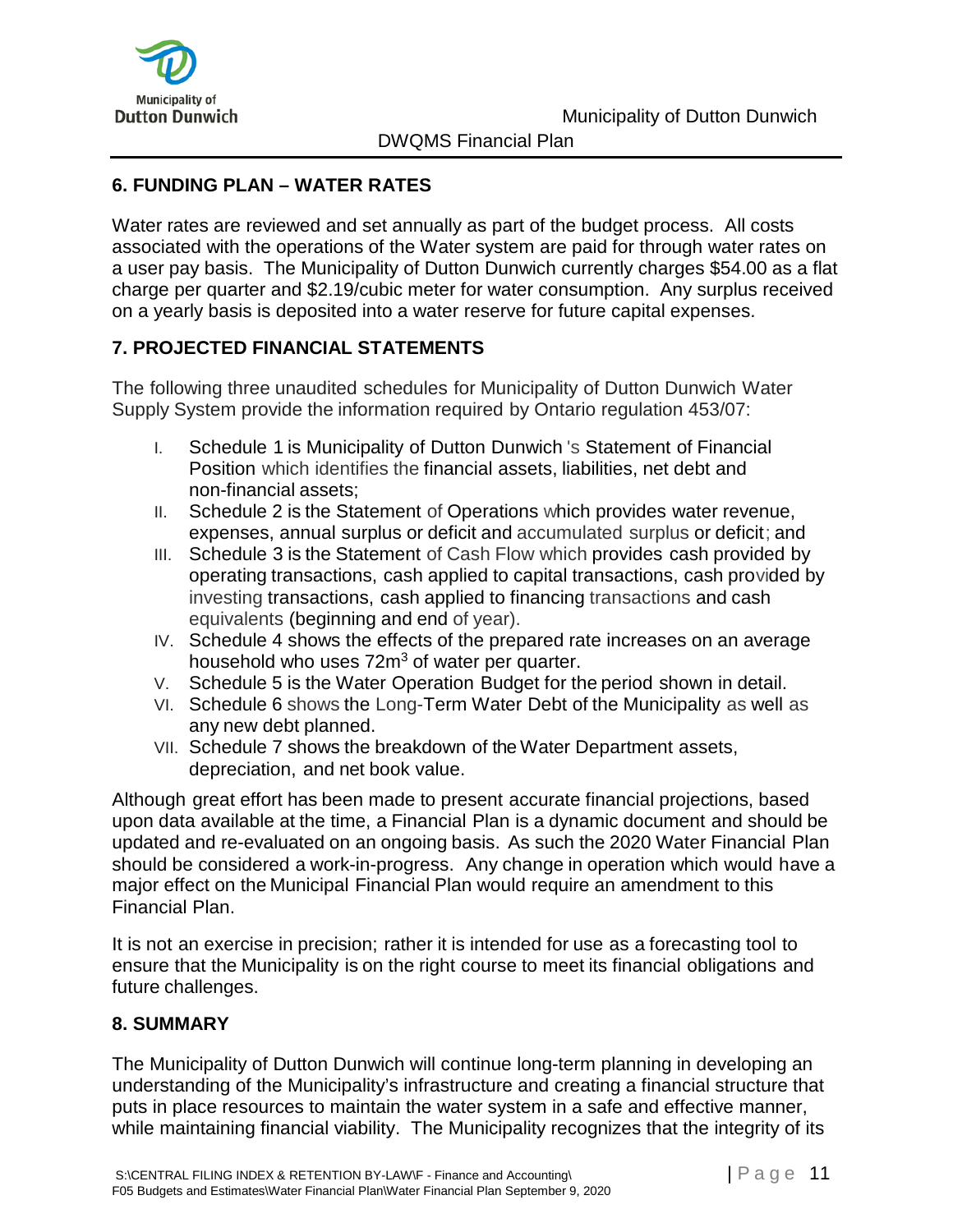

DWQMS Financial Plan

finances is critical to the successful operation of the Municipality and to its reputation and trust by ratepayers.

This Financial Plan has been created by the Municipality's current and past budgets while preparing the plan in accordance with the MOE Financial Plans Regulation (O.Reg. 453/07).

The Financial Plan must be approved by Council resolution, indicating that as a result of this plan, the Corporation of the Municipality of Dutton Dunwich, being the Operating Authority, is financially viable.

## <span id="page-11-0"></span>**9. FEEDBACK AND CONTINUOUS IMPROVEMENT**

The financial plan must be updated every five years, and submitted with the Municipal Drinking Water License renewal, however, it is recommended that the Plan be reviewed at least annually, and updated as required to reflect changes in operations, economic climate, financing costs, consumption and pricing.

#### **This is a living document which will require regular review and updates.**

It is the intention of staff to regularly review this plan for internal compliance, performance measurement, adjustment and revisions if required, and to ensure absolute performance in accordance with O.Reg. 453/07 and the Safe Drinking Water Act, 2002. Consequently, this plan can be considered to be a work in progress even after its adoption.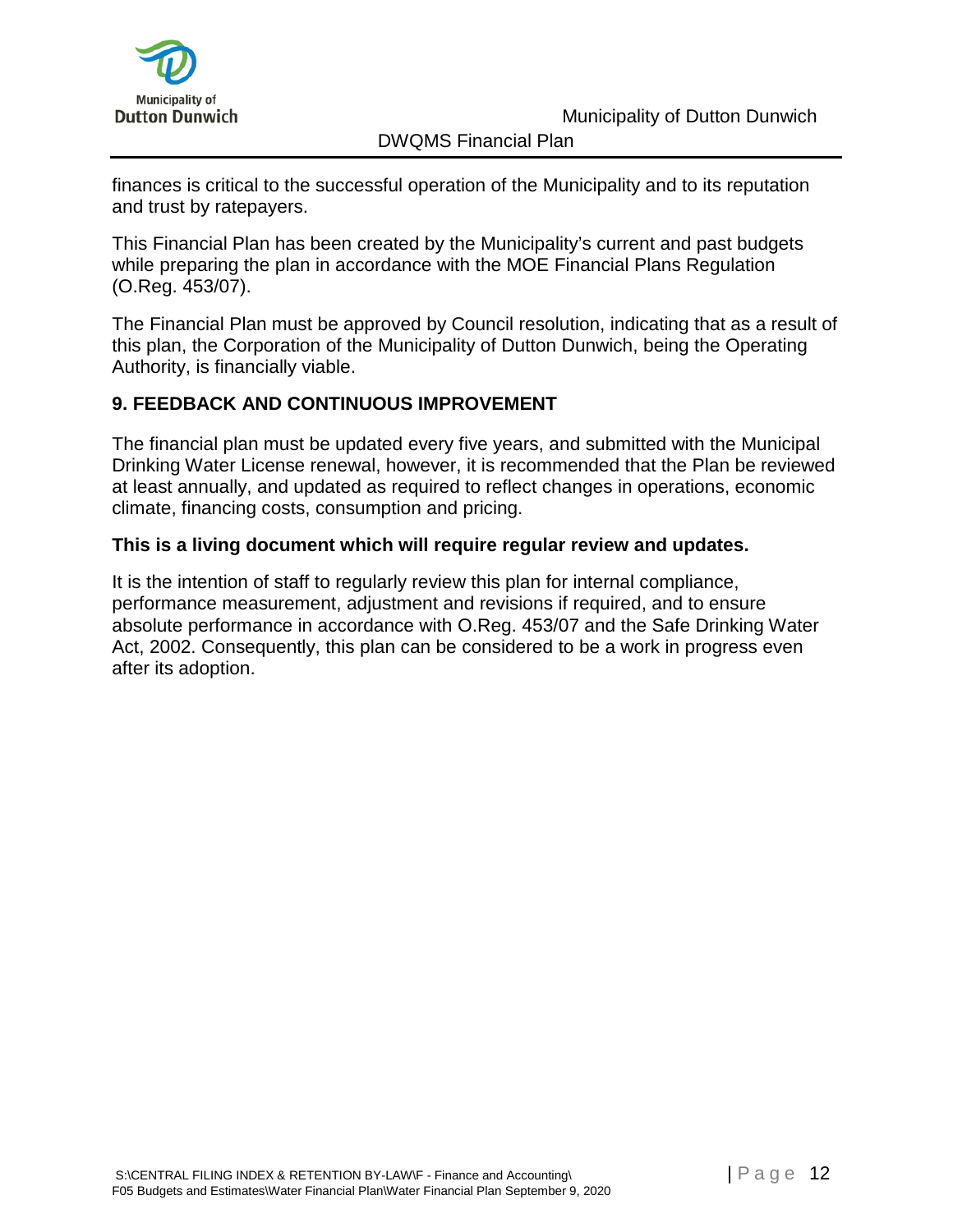|                              | 2021       | 2022       | 2023       | 2024       | 2025       | 2026       |
|------------------------------|------------|------------|------------|------------|------------|------------|
| <b>Financial Assets</b>      |            |            |            |            |            |            |
| Cash                         | 546,313    | 630,756    | 685,324    | 747,137    | 850,522    | 964,882    |
| Accounts Receivable          | 150,000    | 152,449    | 155,449    | 158,449    | 164,449    | 165,449    |
| Total Liabilities            |            |            |            |            |            |            |
| Debt - Principal Outstanding | 1,143,112  | 2,215,078  | 2,108,262  | 2,131,198  | 2,138,107  | 2,181,190  |
| Net Financial Assets/(Debt)  | 446,799    | 1,431,873  | ,267,489   | 1,225,613  | 1,123,136  | 1,050,860  |
|                              |            |            |            |            |            |            |
| Non-Financial Assets         |            |            |            |            |            |            |
| Tangible Capital Assets      | 12,895,984 | 13,083,634 | 13,265,284 | 13,210,371 | 13,082,291 | 12,987,666 |
|                              |            |            |            |            |            |            |

## *Schedule 1 - Statement of Financial Position – Unaudited*

# <span id="page-12-0"></span>*Schedule 2 - Statement of Operations Water Supply - Unaudited*

<span id="page-12-1"></span>

|                                       | 2021      | 2022      | 2023      | 2024      | 2025      | 2026      |
|---------------------------------------|-----------|-----------|-----------|-----------|-----------|-----------|
| <b>Revenues</b>                       |           |           |           |           |           |           |
| <b>Water Revenues</b>                 | 1,241,862 | ,260,681  | ,279,596  | 1,298,608 | 1,317,717 | 1,339,484 |
| Increases Due to Retail Rate Change   | 66,186    | 108,088   | 150,490   | 193,398   | 236,815   | 280,826   |
| <b>Other Revenues</b>                 | 84,118    | 85,118    | 88,218    | 89,318    | 90,418    | 85,183    |
| Revenues Sub-Total                    | 1,392,166 | ,453,887  | ,518,304  | ,581,324  | 1,644,950 | 1,705,492 |
|                                       |           |           |           |           |           |           |
| <b>Expenses</b>                       |           |           |           |           |           |           |
| <b>Operating Expenses</b>             | 1,145,543 | 1,161,167 | 1,172,052 | 1,167,412 | 1,183,626 | 1,190,118 |
| Increases Due to Wholesale Water Rate | 17,006    | 34,012    | 51,018    | 68,024    | 85,031    | 102,037   |
| <b>Amortization Expenses</b>          | 191,850   | 191,850   | 239,350   | 253,913   | 293,625   | 214,025   |
| Interest Expenses                     | 37,615    | 47,165    | 55,097    | 62,439    | 62,842    | 63,423    |
| <b>Expenses Sub-Total</b>             | 1,392,014 | 1,434,194 | 517,517   | 1,551,789 | 1,625,123 | 1,569,603 |
|                                       |           |           |           |           |           |           |
| <b>Total Annual Surplus</b>           | 152       | 19,692    | 788       | 29,535    | 19,827    | 135,889   |
| <b>Accumulated Surplus</b>            | 152       | 19,844    | 20,632    | 50,167    | 69,994    | 205,884   |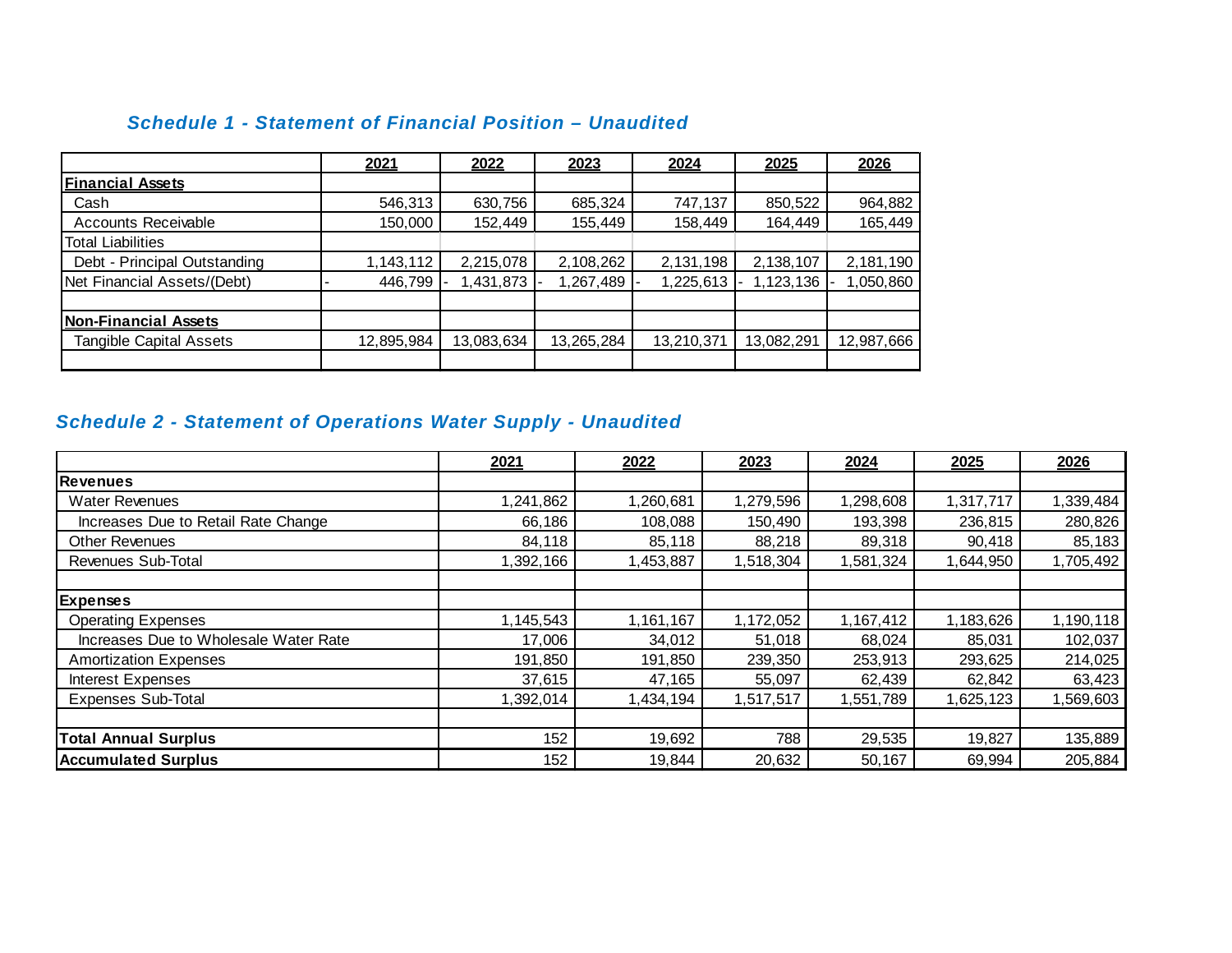

## *Schedule 3 - Statement of Cash Flows - Unaudited*

|                                                      | 2021      | 2022      | 2023      | 2024      | 2025      | 2026      |
|------------------------------------------------------|-----------|-----------|-----------|-----------|-----------|-----------|
| Cash provided by operating transactions              | 189,553   | 209,093   | 237,138   | 280,448   | 307,452   | 348,914   |
| Cash provided by/(applied to) Capital Transactions   | (895,000) | (430,000) | (430,000) | (200,000) | (200,000) | (120,000) |
| Cash provided by/(applied to) Investing Transactions |           |           |           |           |           |           |
| Cash provided by/(applied to) Financing Transactions | 789.890   | 275,475   | 254,675   | 22,937    | 6,908     | (76, 916) |
|                                                      |           |           |           |           |           |           |
| Increase in Cash and Cash Equivalents                | 84.443    | 54,568    | 61,813    | 103,385   | 114.360   | 151,998   |
| Cash and Cash Equivalents                            |           |           |           |           |           |           |
| Cash and Cash Equivalents, beginning of the year     | 546,313   | 630,756   | 685,324   | 747,137   | 850,522   | 964,882   |
| Cash and Cash Equivalents, end of the year           | 630,756   | 685,324   | 747,137   | 850,522   | 964,882   | 1,116,880 |

## <span id="page-13-0"></span>*Schedule 4 - Effect on Average Quarterly Water Invoice 2015-2021 - Unaudited*

|                             | 2020   | 2021   | 2022   | 2023   | 2024   | 2025   | 2026   |
|-----------------------------|--------|--------|--------|--------|--------|--------|--------|
| <b>Charges</b>              |        |        |        |        |        |        |        |
|                             |        |        |        |        |        |        |        |
| Flat Charge                 | 54     | 56     | 58.00  | 60.00  | 62.00  | 64.00  | 66.00  |
| Water Usage (72 cubic       |        |        |        |        |        |        |        |
| meters/quarter)             | 157.68 | 167.04 | 174.24 | 181.44 | 188.64 | 195.84 | 203.04 |
| Total                       | 211.68 | 223.04 | 232.24 | 241.44 | 250.64 | 259.84 | 269.04 |
| Quarterly Change in Billing |        |        |        |        |        |        |        |
| Percentage                  |        | 5.37%  | 4.12%  | 3.96%  | 3.81%  | 3.67%  | 3.54%  |
| Quarterly Change in Billing |        |        |        |        |        |        |        |
| Cost                        |        | 11.36  | 9.20   | 9.20   | 9.20   | 9.20   | 9.20   |
| Cost per Cubic Meter        | 2.19   | 2.32   | 2.42   | 2.52   | 2.62   | 2.72   | 2.82   |

<span id="page-13-1"></span>NOTE:

The actual change on each individual water bill will vary depending on the actual water usage.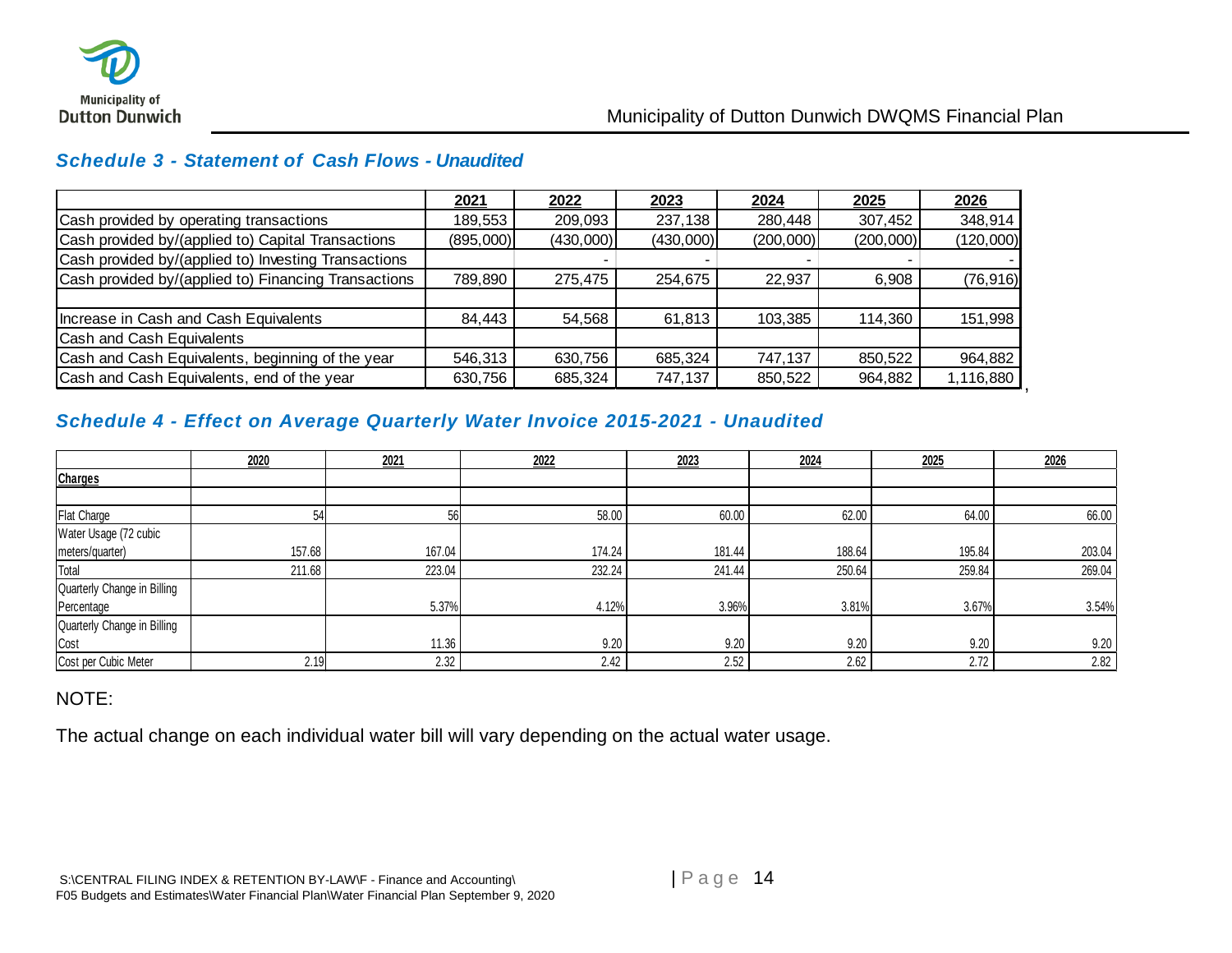

<span id="page-14-0"></span>

|                                      | 2021      | 2022      | 2023      | 2024      | 2025      | 2026      |
|--------------------------------------|-----------|-----------|-----------|-----------|-----------|-----------|
| <b>WATER REVENUE</b>                 |           |           |           |           |           |           |
| Collections on Tax Roll              | 7,618     | 7,618     | 7,618     | 7,618     | 7,618     | 1,183     |
| <b>Flat Charges</b>                  | 349,888   | 363,312   | 376,800   | 390,352   | 403,968   | 420,288   |
| Sale of Water                        | 958,160   | 1,005,457 | 1,053,287 | 1,101,654 | 1,150,564 | 1,200,022 |
| Penalty                              | 9,500     | 9,500     | 9,600     | 9,700     | 9,800     | 10,000    |
| Re-Connection and Connection Charges | 42,000    | 42,000    | 44,000    | 44,000    | 44,000    | 44,000    |
| Other Income                         | 25,000    | 26,000    | 27,000    | 28,000    | 29,000    | 30,000    |
| <b>Total Revenue</b>                 | 1,392,166 | 1,453,887 | 1,518,304 | 1,581,324 | 1,644,950 | 1,705,492 |
| <b>WATER OPERATING EXPENSES</b>      |           |           |           |           |           |           |
| Salaries and Benefits                | 226,149   | 230,672   | 235,285   | 239,991   | 244,791   | 249,687   |
| Federal tax, CPP, EI                 | 10,961    | 11,180    | 11,404    | 11,632    | 11,865    | 12,102    |
| Omers                                | 24,608    | 25,100    | 25,602    | 26,114    | 26,636    | 27,169    |
| <b>WSIB</b>                          | 2,756     | 2,811     | 2,867     | 2,924     | 2,982     | 3,042     |
| Travel                               | 1,000     | 1,020     | 1,040     | 1,061     | 1,082     | 1,104     |
| Training                             | 3,000     | 3,060     | 3,121     | 3,183     | 3,247     | 3,312     |
| <b>EHT</b>                           | 4,410     | 4,498     | 4,588     | 4,680     | 4,774     | 4,869     |
| Benefits - Dental, health, life, LTD | 16,326    | 16,653    | 16,986    | 17,326    | 17,673    | 18,026    |
| AD&D                                 | 136       | 139       | 142       | 145       | 148       | 151       |
| <b>Water Purchases</b>               | 664,306   | 681,312   | 698,318   | 715,324   | 732,331   | 749,337   |
| Materials and Supplies               | 68,000    | 70,040    | 72,141    | 74,305    | 76,534    | 78,830    |
| <b>Office Supplies</b>               | 9,000     | 9,180     | 9,364     | 9,551     | 9,742     | 9,937     |
| <b>Utilities</b>                     | 12,747    | 13,384    | 14,053    | 14,756    | 15,494    | 16,269    |
| Telephone and Computer               | 8,100     | 8,262     | 8,427     | 8,596     | 8,768     | 8,943     |
| Insurance                            | 11,200    | 11,648    | 12,114    | 12,599    | 13,103    | 13,627    |
| <b>Professional Fees</b>             | 2,000     | 2,000     | 2,000     | 2,000     | 2,000     | 2,000     |
| <b>Contracted Services</b>           | 37,500    | 38,250    | 39,015    | 29,000    | 29,580    | 30,172    |
| Building maintenance and repairs     | 1,500     | 1,530     | 1,561     | 1,592     | 1,624     | 1,656     |
| Equipment maintenance and repairs    | 18,000    | 18,360    | 18,727    | 19,102    | 19,484    | 19,874    |
| Water Tower/dispenser costs          | 9,500     | 9,690     | 9,884     | 10,082    | 15,284    | 10,490    |
| Interest costs                       | 2,000     | 2,040     | 2,081     | 2,123     | 2,165     | 2,208     |
| Hydrants and Misc. Expenses          | 4,000     | 4,000     | 4,000     | 4,000     | 4,000     | 4,000     |
| <b>Bad Debt Expense</b>              | 350       | 350       | 350       | 350       | 350       | 350       |
| Debt charges (principal & interest)  | 142,725   | 181,690   | 210,421   | 239,503   | 255,933   | 260,339   |
| <b>Capital Expenses</b>              | 25,000    | 30,000    | 30,000    | 25,000    | 25,000    | 25,000    |
| <b>Total Expenses</b>                | 1,305,274 | 1,376,870 | 1,433,491 | 1,474,939 | 1,524,590 | 1,552,494 |
|                                      |           |           |           |           |           |           |
| Net Surplus/(Deficit)                | 86,892    | 77,017    | 84,813    | 106,385   | 120,360   | 152,998   |

#### *Schedule 5 - Proposed Cash Budget – Unaudited*

S:\CENTRAL FILING INDEX & RETENTION BY-LAW\F - Finance and Accounting\  $\vert$  P a g e 15 F05 Budgets and Estimates\Water Financial Plan\Water Financial Plan September 9, 2020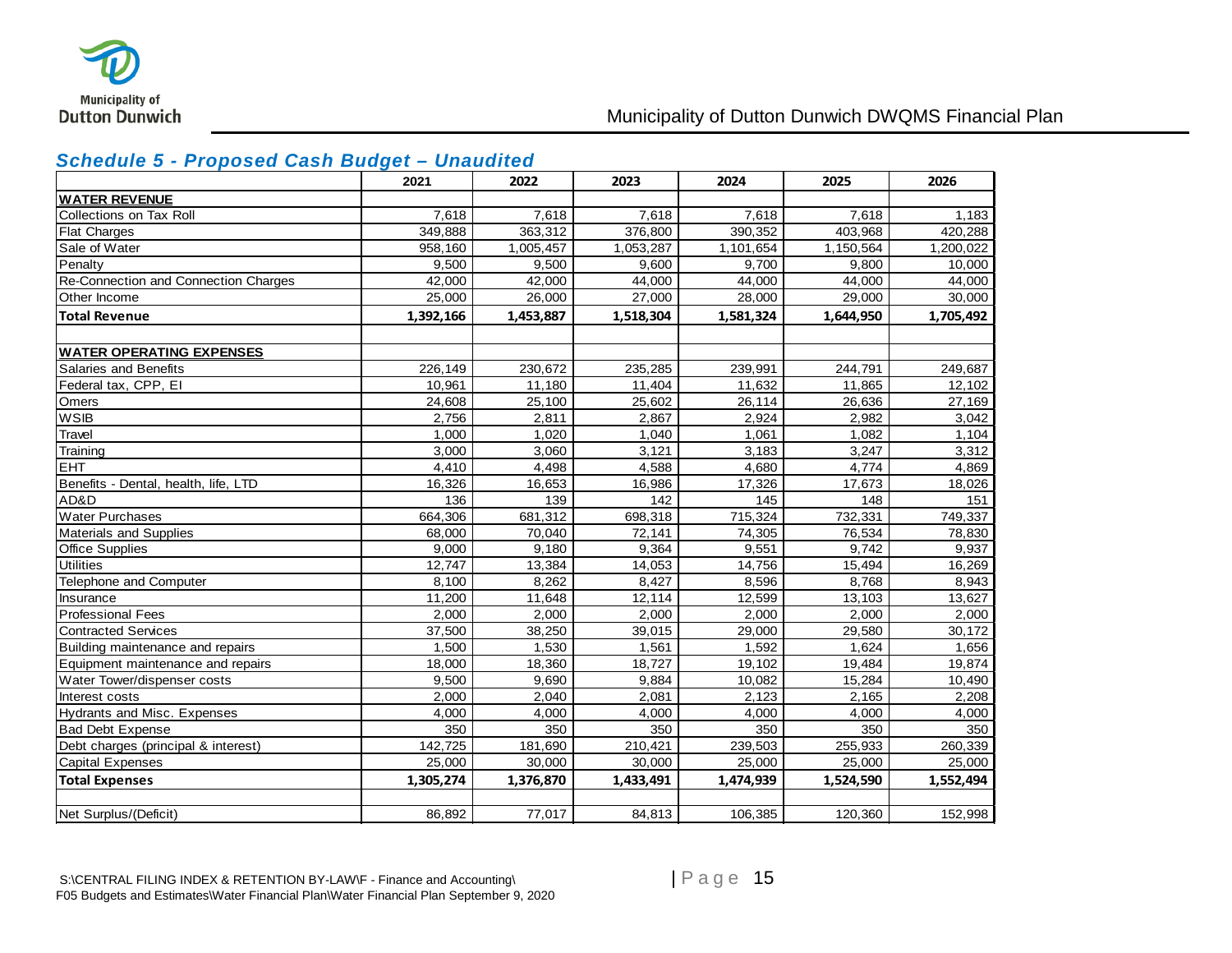

## *Schedule 6 - Water Department Long Term Debt – Unaudited*

<span id="page-15-0"></span>

| <b>EXISITNG DEBT</b> |                                        |                         |                          |                              |
|----------------------|----------------------------------------|-------------------------|--------------------------|------------------------------|
| Year                 | <b>Principle Beginning of the Year</b> | <b>Interest Payment</b> | <b>Principle Payment</b> | <b>Principle End of year</b> |
|                      |                                        |                         |                          |                              |
| 2021                 | 1,248,222                              | 37,615                  | 105,110                  | 1,143,112                    |
| 2022                 | 1,143,112                              | 34,415                  | 108,310                  | 1,034,802                    |
| 2023                 | 1,034,802                              | 31,133                  | 106,816                  | 927,986                      |
| 2024                 | 927,986                                | 27,931                  | 105,593                  | 822,393                      |
| 2025                 | 822,393                                | 24,800                  | 108,724                  | 713,669                      |
| 2026                 | 713,669                                | 21,590                  | 99,264                   | 614,405                      |
|                      |                                        |                         |                          |                              |
| <b>NEW DEBT</b>      |                                        |                         |                          |                              |
| Year                 | <b>Principle Beginning of the Year</b> | <b>Interest Payment</b> | <b>Principle Payment</b> | <b>Principle End of year</b> |
|                      |                                        |                         |                          |                              |
| 2021                 |                                        |                         |                          | 425,000                      |
| 2022                 | 425,000                                | 12,750                  | 26,215                   | 798,785                      |
| 2023                 | 798,785                                | 23,964                  | 48,509                   | 1,180,276                    |
| 2024                 | 1,180,276                              | 34,508                  | 71,470                   | 1,308,805                    |
| 2025                 | 1,308,805                              | 38,042                  | 84,368                   | 1,424,438                    |
| 2026                 | 1,424,438                              | 41,833                  | 97,652                   | 1,446,785                    |
|                      |                                        |                         |                          |                              |
| <b>TOTAL DEBT</b>    |                                        |                         |                          |                              |
| Year                 | <b>Principle Beginning of the Year</b> | <b>Interest Payment</b> | <b>Principle Payment</b> | <b>Principle End of year</b> |
|                      |                                        |                         |                          |                              |
| 2021                 | 1,248,222                              | 37,615                  | 105,110                  | 1,568,112                    |
| 2022                 | 1,941,897                              | 47,165                  | 134,525                  | 2,215,078                    |
| 2023                 | 1,833,587                              | 55,097                  | 155,325                  | 2,108,262                    |
| 2024                 | 2,108,262                              | 62,439                  | 177,063                  | 2,131,198                    |
| 2025                 | 2,131,198                              | 62,842                  | 193,092                  | 2,138,107                    |
| 2026                 | 2,138,107                              | 63,423                  | 196,916                  | 2,181,190                    |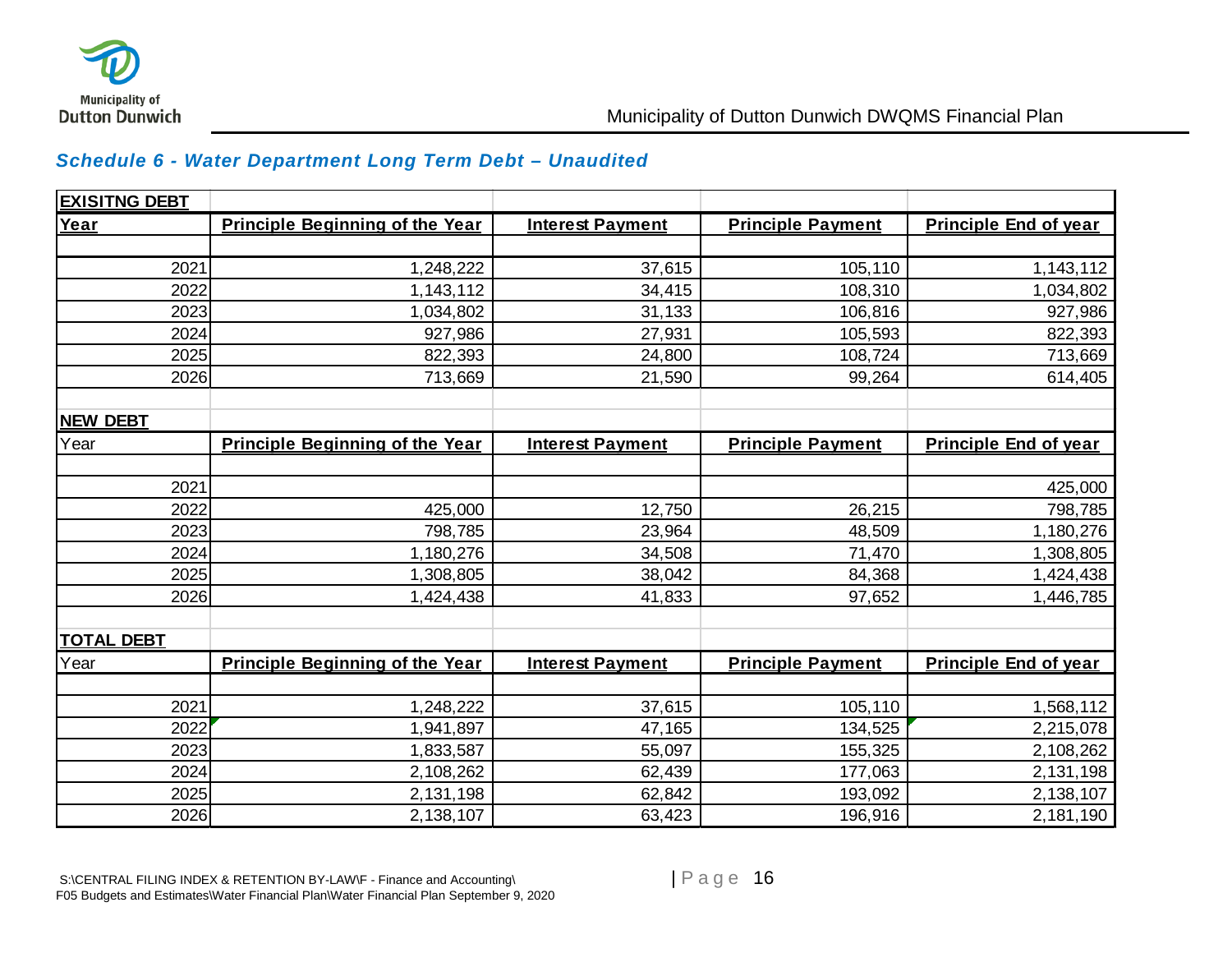

# *Schedule 7 – Water Department – Tangible Capital Assets - Unaudited*

#### **2020 CAPITAL ASSETS**

|              |             |                          | Accumulated  |                       |                            |
|--------------|-------------|--------------------------|--------------|-----------------------|----------------------------|
| <b>TYPE</b>  | <u>Cost</u> | <b>Additions</b>         | Amortization | <b>Net Book Value</b> | <b>Yearly Amortization</b> |
|              |             |                          |              |                       |                            |
| Buildings    | 1,274,773   | $\sim$                   | 855,807      | 418,966               | 27,809                     |
| Land         | 25,000      | $\overline{\phantom{a}}$ |              | 25,000                |                            |
| Waterlines   | 14,229,390  |                          | 2,570,554    | 11,658,836            | 145,722                    |
| Equipment    | 82,106      |                          | 30,869       | 51,237                | 6,448                      |
| Fleet        | 213,208     |                          | 140,777      | 72,431                | 11,871                     |
| <b>Total</b> | 15,824,477  | $\blacksquare$           | 3,598,007    | 12,226,470            | 191,850                    |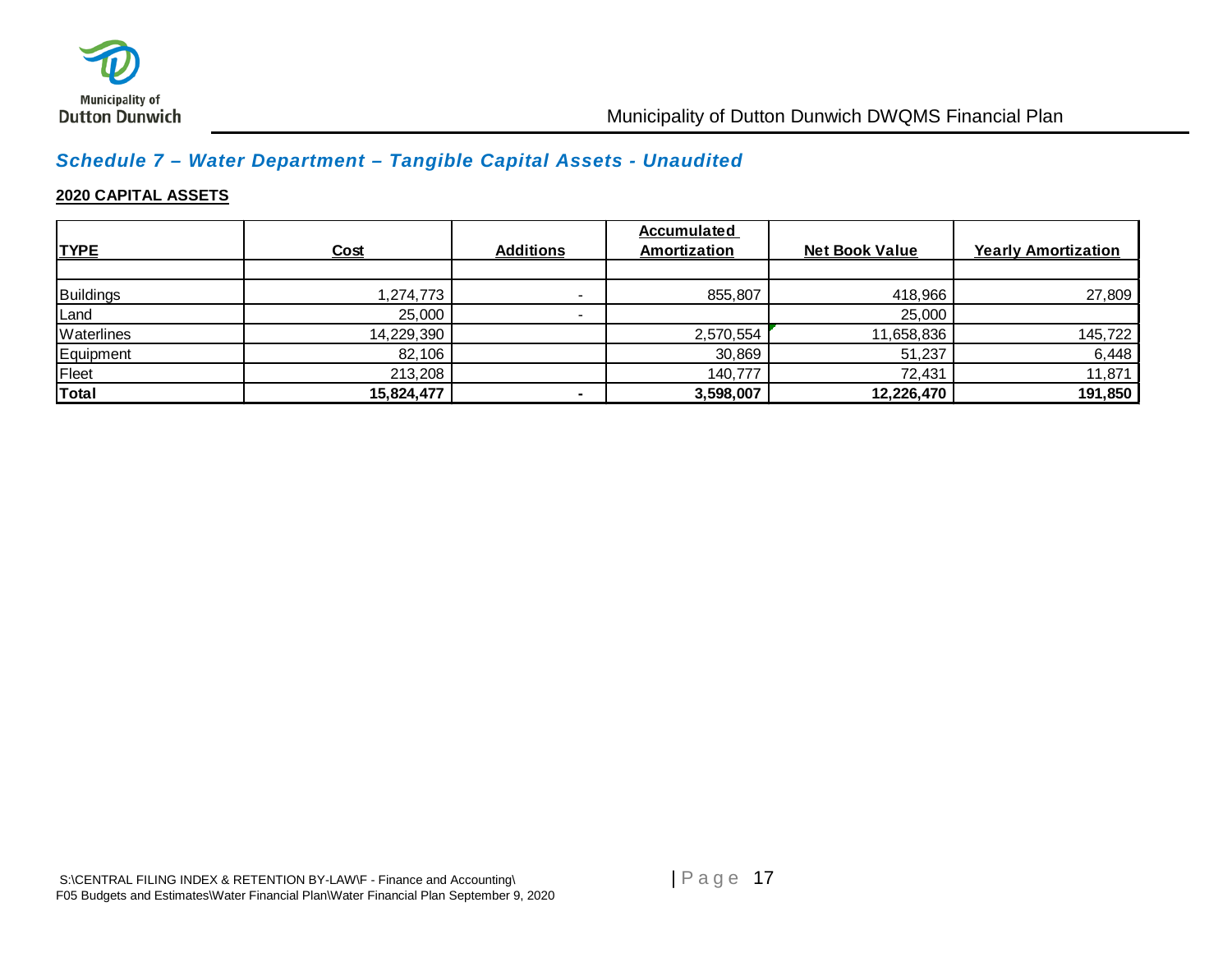

| <b>CAPITAL ASSET CHANGES</b> |                 |                 |                      |                       |                            |
|------------------------------|-----------------|-----------------|----------------------|-----------------------|----------------------------|
|                              |                 |                 |                      |                       |                            |
| <b>TYPE</b>                  | <b>Addition</b> | <b>Disposal</b> | cumulated Amortizati | <b>Net Book Value</b> | <b>Yearly Amortization</b> |
|                              |                 |                 |                      |                       |                            |
| 2021 Waterlines              | 250,000         |                 | ,250                 | 248,750               | 2,500                      |
| 2021 Building                | 400,000         |                 | 4,000                | 396,000               | 8,000                      |
| 2021 Equipment               | 200,000         |                 | 5,000                | 195,000               | 10,000                     |
| 2021 Fleet                   | 45,000          | 18,886          | 4,500                | 21,614                | 9,000                      |
| 2021 Total                   | 895,000         | 18,886          | 14,750               | 861,364               | 29,500                     |
| 2022 Waterlines              | 200,000         |                 | 1,000                | 199,000               | 2,000                      |
| 2022 Equipment               | 200,000         |                 | 5,000                | 195,000               | 10,000                     |
| 2022 Fleet                   | 30,000          | 12,000          | 3,000                | 15,000                | 6,000                      |
| 2022 Total                   | 430,000         | 12,000          | 9,000                | 409,000               | 18,000                     |
| 2023 Waterlines              | 200,000         |                 | 1,000                | 199,000               | 2,000                      |
| 2023 Equipment               | 200,000         |                 | 5,000                | 195,000               | 10,000                     |
| 2023 Fleet                   | 30,000          |                 | 3,000                | 27,000                | 6,000                      |
| 2023 Total                   | 430,000         | $\blacksquare$  | 9,000                | 421,000               | 18,000                     |
| 2024 Waterlines              | 200,000         |                 | 1,000                | 199,000               | 2,000                      |
| 2024 Total                   | 200,000         | $\blacksquare$  | 1,000                | 199,000               | 2,000                      |
| 2025 Waterlines              | 200,000         |                 | 1,000                | 199,000               | 2,000                      |
| 2025 Total                   | 200,000         | $\blacksquare$  | 1,000                | 199,000               | 2,000                      |
| 2026 Waterlines              | 120,000         |                 | 600                  | 119,400               | 1,200                      |
| 2026 Total                   | 120,000         | $\blacksquare$  | 600                  | 119,400               | 1,200                      |

#### **NET BOOK VALUE**

| <b>TYPE</b>        | <b>NBV 2021</b> | <b>NBV 2022</b> | <b>NBV 2023</b> | <b>NBV 2024</b> | <b>NBV 2025</b> | <b>NBV 2026</b> |
|--------------------|-----------------|-----------------|-----------------|-----------------|-----------------|-----------------|
|                    |                 |                 |                 |                 |                 |                 |
| Buildings          | 787.157         | 751.348 l       | 715.539         | 679.730         | 641,921         | 606,112         |
| Land               | 25,000          | 25,000          | 25,000          | 25,000          | 25,000          | 25,000          |
| <b>Waterlines</b>  | 11.761.864      | 11.812.642      | 11,861,420      | 11,908,198      | 11,856,376      | 11,819,554      |
| Equipment          | 239,789         | 418,341         | 586,893         | 550.445         | 513,997         | 513,003         |
| <b>Fleet</b>       | 82.174          | 76.303          | 76.432          | 46.998          | 44.997          | 23,997          |
| <sup>1</sup> Total | 12,895,984      | 13,083,634      | 13,265,284      | 13,210,371      | 13,082,291      | 12,987,666      |

S:\CENTRAL FILING INDEX & RETENTION BY-LAW\F - Finance and Accounting\  $|$  Page 18 F05 Budgets and Estimates\Water Financial Plan\Water Financial Plan September 9, 2020